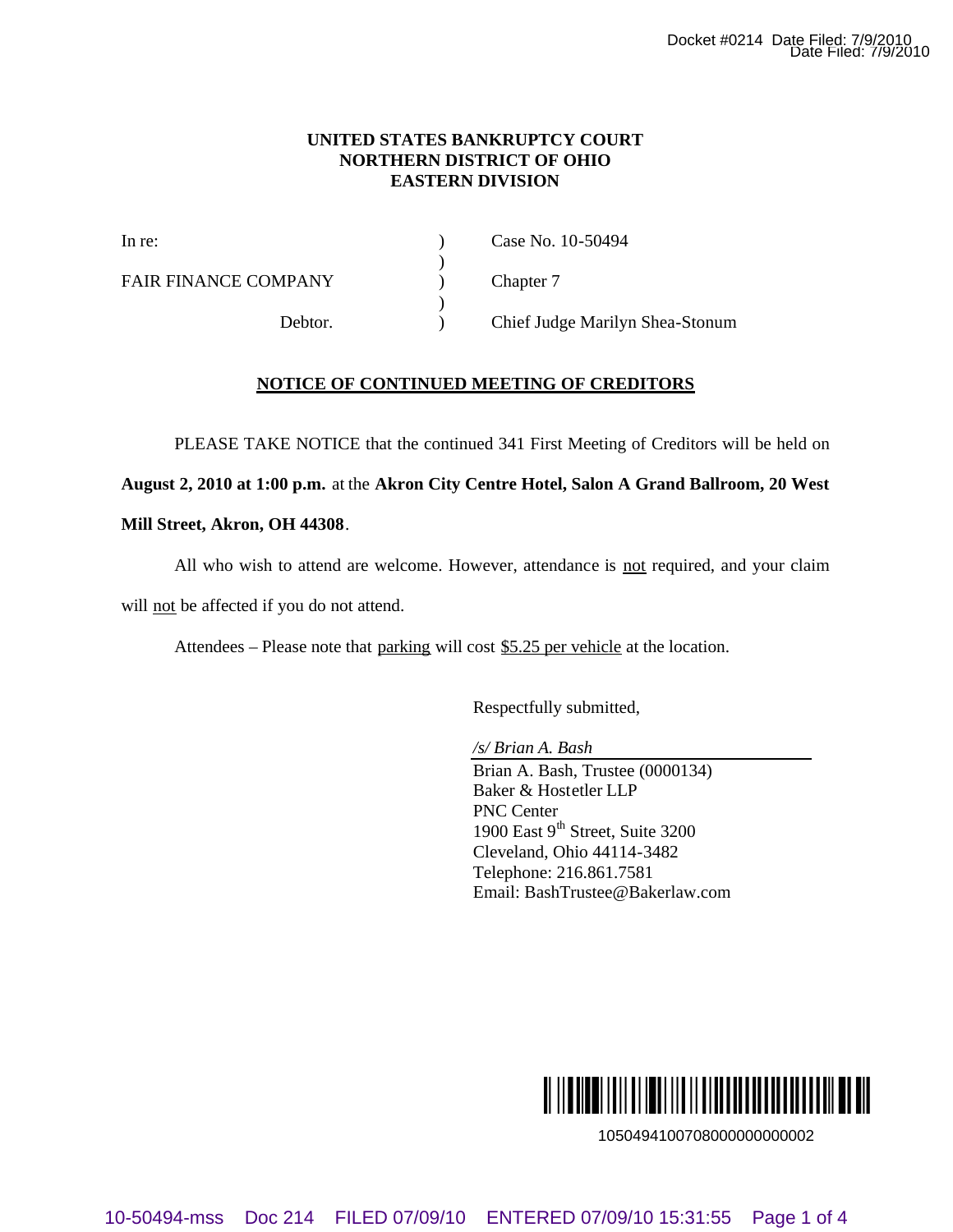# **CERTIFICATE OF SERVICE**

A copy of the foregoing has been served via ECF or regular, U.S. Mail, on July 9, 2010, on the attached service list.

*/s/ Brian A. Bash*

Brian A. Bash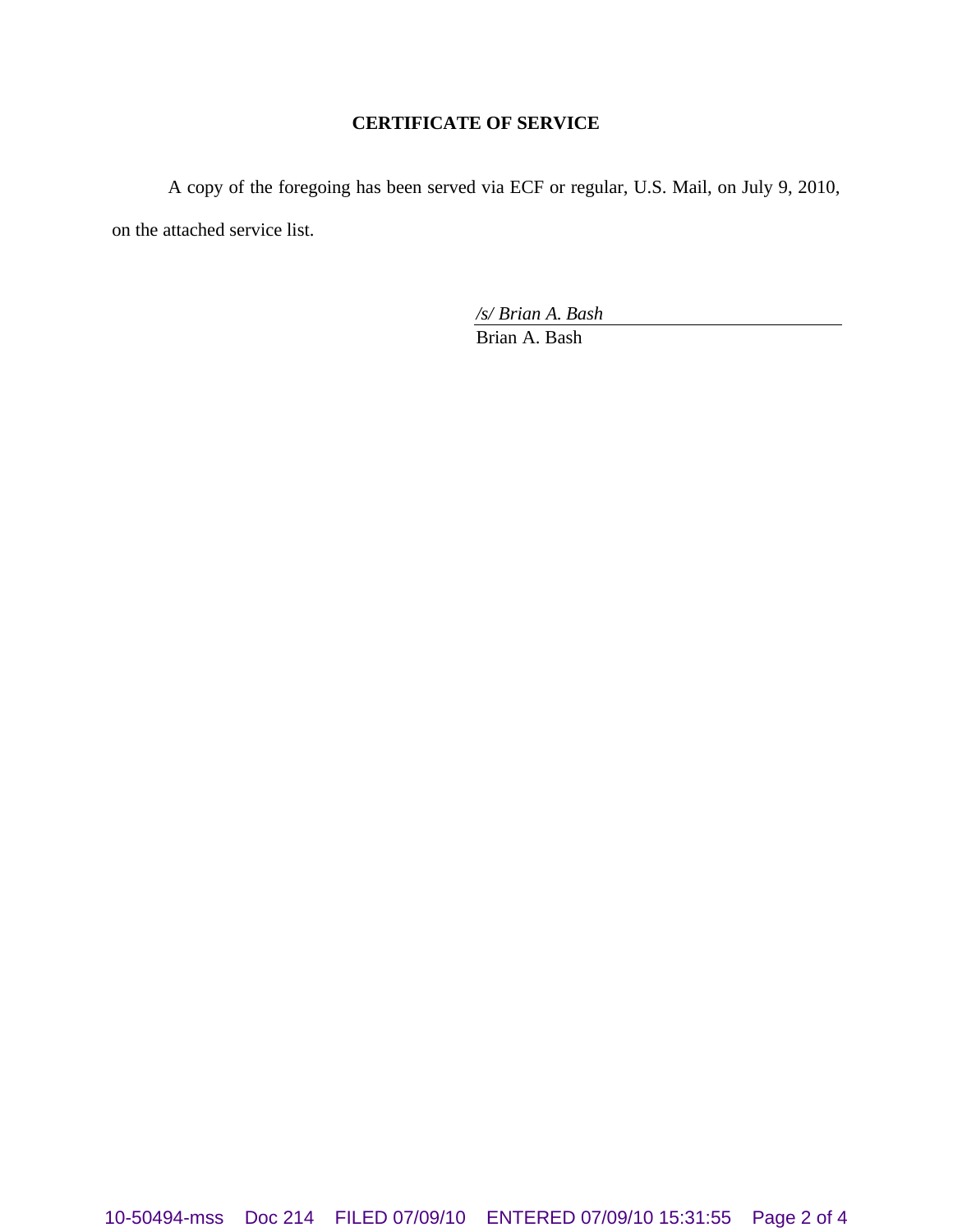### **SERVICE LIST**

### **Electronic Mail Notice List**

The following is the list of **parties** who are currently on the list to receive e-mail notice/service for this case.

- Brian A Bash bashtrustee@bakerlaw.com, bbash@ecf.epiqsystems.com
- Brian A Bash BBash@bakerlaw.com
- Kelly Burgan kburgan@bakerlaw.com
- J Douglas Drushal ddrushal@ccj.com
- Joseph Esmont jesmont@bakerlaw.com, joe.esmont@gmail.com
- Leon Friedberg lfriedberg@cpmlaw.com, rswoager@cpmlaw.com
- H Ritchey Hollenbaugh hrh@cpmlaw.com, rms@cpmlaw.com;slq@cpmlaw.com
- Kimberlie L Huff khuff@taftlaw.com, sschmidt@taftlaw.com
- Cynthia A Jeffrey ecfndoh@reimerlaw.com, RACJ.ecfndoh@yahoo.com
- Stuart A. Laven slaven@beneschlaw.com, docket@beneschlaw.com;mkrawczyk@beneschlaw.com;lbehra@beneschlaw.com
- Trish D. Lazich trish.lazich@ohioattorneygeneral.gov, angelique.seals@ohioattorneygeneral.gov
- Matthew H Matheney mmatheney@frantzward.com, dlbeatrice@frantzward.com;maguilar@frantzward.com
- David Polan Meyer dmeyer@dmlaws.com
- David Polan Meyer dmeyer@dmlaws.com, docket@dmlaws.com
- Michael J Moran moranecf@yahoo.com
- David Mucklow davidamucklow@yahoo.com
- Timothy Paul Piatt tppiatt@mgplaborlaw.com
- Clinton E. Preslan ndohbky@jbandr.com
- Vance P Truman medinaatty@yahoo.com
- United States Trustee
- Nancy A Valentine navalentine@hahnlaw.com, hlpcr@hahnlaw.com
- Wayne County Litigants ddrushal@ccj.com

### **Manual Notice List**

The following is the list of **parties** who are **not** on the list to receive e-mail notice/service for this case (who therefore require manual noticing/service).

F Anthony Paganelli Taft Stettinius & Hollister LLP One Indiana Square, Suite 3500 Indianapolis, IN 46204

Emily S. Donahue Jackson Walker L.L.P. 901 Main Street, Suite 6000 Dallas, TX 75202

Michael P. O'Neil Taft Stettinius & Hollister LLP One Indiana Square, Suite 3500 Indianapolis, IN 46204

Eric W. Sleeper Barton Barton & Plotkin LLP 420 Lexington Avenue New York, NY 10170